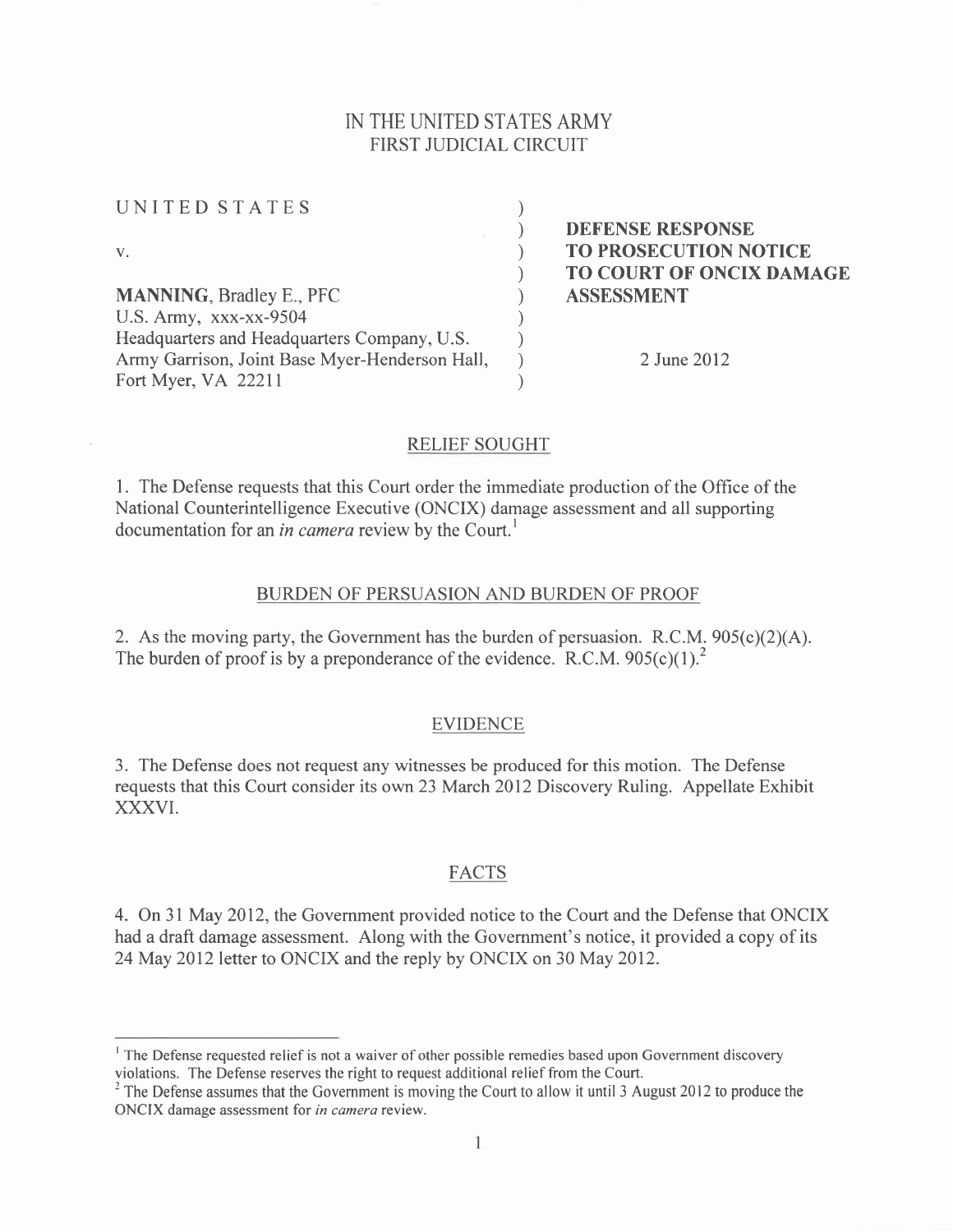# ARGUMENT

5. In its Notice, the Government remarkably makes its misrepresentations and lack of diligence look like altruism. See Prosecution Notice to Court of Identification of NCIX Damage Assessment [hereinafter "Government Notice Re: ONCIX Damage Assessment"] at p. I ("in the interests of justice, the prosecution believes the Court's ruling regarding the DoS draft damage assessment should also apply to the ONCIX draft."). When this Court looks at the timeline of events, it is clear that the "discovery" of the ONCIX damage assessment is just another example  $-$  and a particularly egregious one at that  $-$  of the Government's manipulation of the discovery process.

6. The Defense submitted multiple discovery requests for forensic results, investigations and damage assessments from closely aligned agencies, including ONCIX. In the Government Response to the Defense Motion to Compel #1, the Government stated that "ONCIX has not completed a damage assessment." p. 11. Notably, the Government also said the exact same thing about the Department of State. However, given the information that was available publicly, the Defense was able to show that the Department of State was working on something, regardless of whether it was "completed." Having no knowledge of anything to the contrary with respect to ONCIX, the Defense was forced to accept the Government's representation that ONCIX did not have anything by way of a damage assessment.

<sup>7</sup>. On 2l March 2012, the Court required the Government to respond to several factual questions regarding each of the Defense requested damage assessments. The Government responded to the Court's question regarding the ONCIX damage assessment by stating "ONCIX has not produced any interim or final damage assessment in this matter." Appellate Exhibit XXXVI at p. 6. The Defense does not believe this was an accurate statement at the time  $-$  given that ONCIX is currently in the process of finalizing the damage assessment, it stands to reason that ONCIX had some form of interim/draff/working damage assessment as of 2l March 2012. However, having no knowledge at the time of anything to the contrary, the Defense, and now the Court, was forced to accept the Government's representation.

8. In the Court's 23 March 2012 ruling, the Court ordered the Government, *inter alia*, to: a) begin the process of producing the Department of State's damage assessment to the Court for in camera review; and b) search ONCIX for forensic results and investigative files.

9. On23 March 2012, the Government had an obligation to correct its misrepresentation about ONCIX's damage assessment. Clearly, the Court found that the Department of State damage assessment - even if in interim or draft form - was "relevant and necessary for the Court to conduct an *in camera* review." Appellate Exhibit XXXVI, p. 11. The Court also ordered the Government to produce the other two damage assessments (the IRTF and WTF damage assessment) at issue. In short, the Court found that damage assessments of closely aligned agencies must be produced to the Court for in camera review. This Ruling triggered a duty on the part of the Government to correct the misimpression it had created by its disingenuous use of the expression, "ONCIX has not completed a damage assessment"<sup>3</sup> and what the Defense

<sup>&</sup>lt;sup>3</sup> By using the expression "ONCIX has not completed a damage assessment" (when it should have said, "ONCIX has not finished completing its damage assessment") this implies that such a damage assessment was never even performed.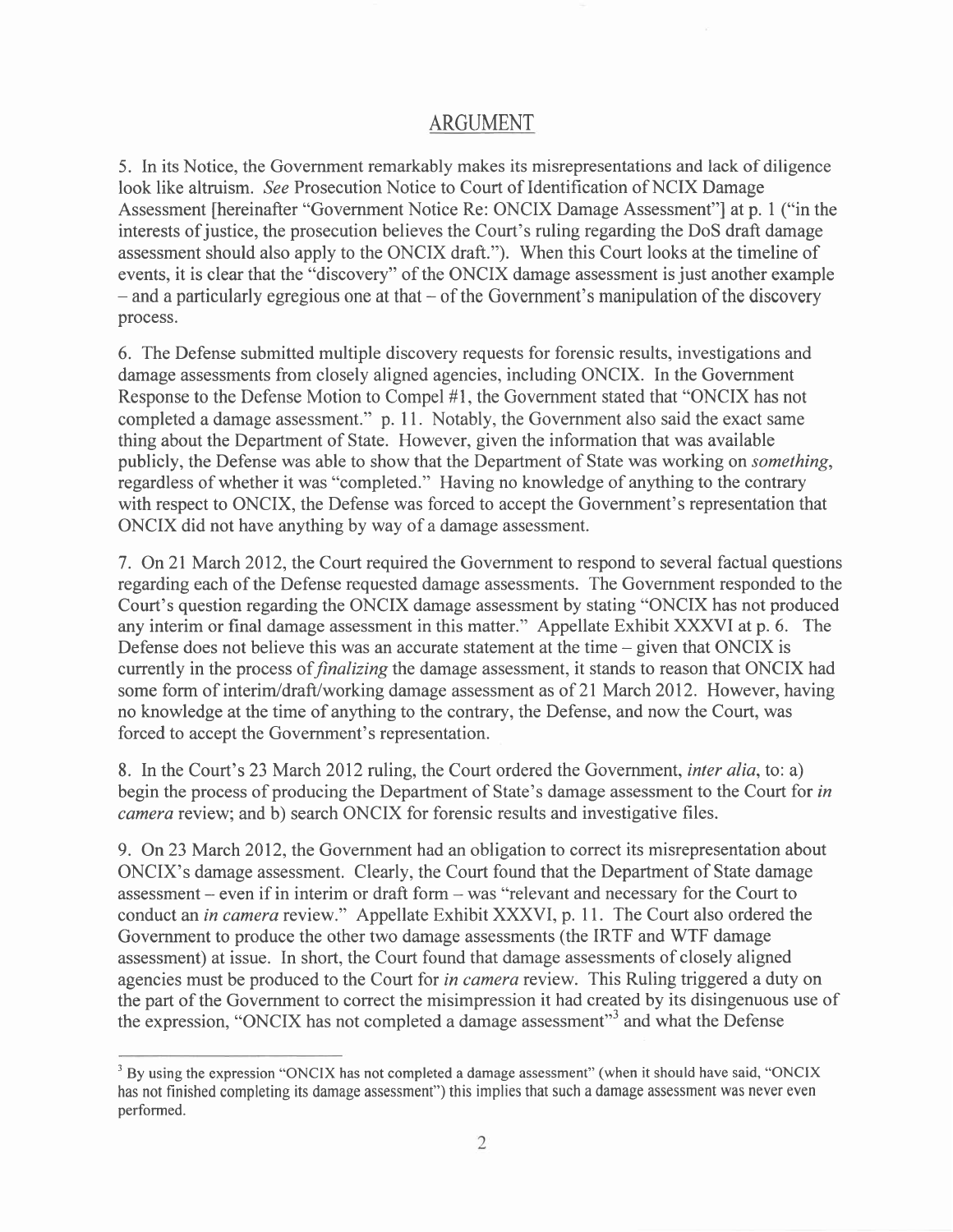submits was an outright misrepresentation that ONCIX does not have "any interim or final damage assessment in this matter." Clearly, as of the23 March 2012 Ruling, the Court and the Defense believed that ONCIX did not have any sort of damage assessment, final or interim. Since the Government had knowledge to the contrary, there was a duty to disclose that to the Court – not sit on that information for over two months.<sup>4</sup>

10. The Government's misrepresentations regarding ONCIX continued when it notified the Court on 20 April 2012 that "ONCIX does not have any forensic results or investigative files." Appellate Exhibit LVI, p.2. This statement was wholly inconsistent with the few pages of Brady discovery the Government had provided a week earlier. In the Brady discovery, it was clear that ONCIX was collecting information from various agencies in late 2010 to assess what damage, if any, was occasioned by the leaks. So how could it be that ONCIX neither had an investigation nor a damage assessment?

<sup>I</sup>1 . The Defense sent an email on 2l April 2012 to the Court expressing concern about the inconsistency between the Government's representation that ONCIX did not have a "damage assessment" or "investigative results" and what the Defense was receiving in discovery. The Defense wrote:

Ma'am.

In the Government's Notification to the Court yesterday, it indicated that the Defense Intelligence Agency (DIA) and the Office of National Counterintelligence Executive (ONCIX) did not have any forensic results or investigative files related to this case.

Approximately a week ago, the Government produced to the Defense approximately 12 pages of Brady materials from interim damage assessments from November,2010 by the Federal Communications Commission, the Federal Trade Commission, the U.S. Department of Urban Development, the Millennium Challenge Corporation, the National Archives, and the United States Marshals Service. [See Attached]. Some of these interim damage assessments reference investigations by ONCIX and DIA. For instance, the 26 November 2010 "Memorandum for the Office of the National Counterintelligence Executive (ONCIX)", the Federal Communications Commission states, "As requested, this Memorandum provides the response of the Federal Communications Commission (FCC), as requested by the NCIX memo dated 26 October20l0." (p. l). Similarly, the 19 November 2010 letter from the U.S. Department of Housing and Urban Development is addressed to the DIA. Moreover, the DIA is overseeing the Information Review Task Force, an investigation into the alleged disclosures. Further, the interim damage assessments also reveal the Office of the Director of

<sup>&</sup>lt;sup>4</sup> The duty to disclose does not change simply because the Government was planning on filing a motion for reconsideration of the Court's ruling. As of 23 March 2012, the Court's ruling stood – and the Government had an ethical obligation to correct the misimpression it had created. lt could not sit on its laurels, then make a feeble attempt at reconsideration, then await a ruling, then reach out to ONCIX and make arrangements, and finally reach out to the Court to inform the Court of the fact that ONCIX did, in fact, have a damage assessment. See AR 27-26, Rule 3.3.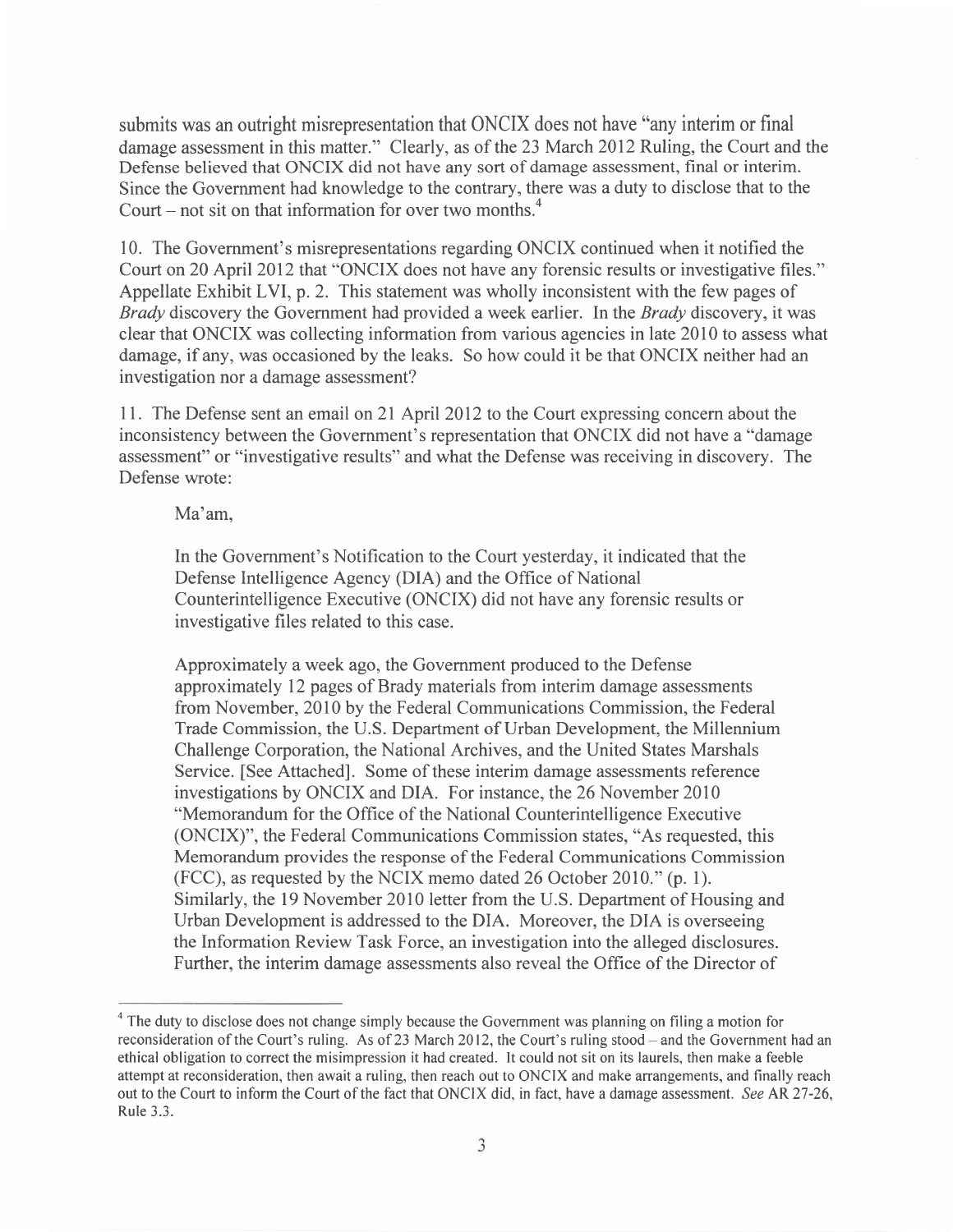National Intelligence (ODNI) has relevant investigative files. See letter from United States Marshals ("On October 13, 2010, the Office of the Director of National Intelligence (ODNI) ... provided a checklist of questions that it recommended each agency impacted by [WL] dissemination use to assess the impact on its operations.") The Court's ruling did not specifically address ODNI; however, previous Defense requests for discovery asked the Government to provide all ODNI investigative files. The Defense will renew its discovery request for ODNI investigative files and forensic results based upon the interim damage assessments.

It is readily apparent that there are investigative files in the hands of the DIA, ONCIX and ODNI. The interim damage assessments clearly show this. Accordingly, the Defense does not understand how the Government can maintain that "DIA does not have any forensic results or investigative files" and "ONCIX does not have any forensic results or investigative files." The Defense requests that in light of the interim damage assessments, the Government provide a full explanation of its statement that neither of these agencies has investigative files and provide a witness from each of the relevant agencies to appear at a motions hearing.

#### See Attachment.

12. The Government waited until an 802 session to "explain away" the inconsistency. This was when the Government conveniently and out of whole cloth fabricated definitions of "damage assessments" and "investigations." See Appellate Exhibit LXXI. It continued to maintain that ONCIX did not have a damage assessment (even though the Court had already concluded that the Department of State draft/interim assessment was discoverable). And it maintained that the data collected by ONCIX, and presumably accumulated into some report, did not fall within the purview of the word "investigations." The Defense was stunned by the continued obfuscation. It was abundantly clear that ONCIX had some form of inquiry into the harm from the leaks – but the Government switched definitions around arbitrarily so as to avoid disclosing this discovery to the Defense. The Defense then indicated to the Government that it would submit another discovery request for, *inter alia*, documents from ONCIX. Once again, at this point, the Government should have thought to itself: "We know that ONCIX has responsive documentation, albeit in draft form. Maybe we should tell the Court?" But it didn't.

13. On24 April 2012, the Government produced the Department of State damage assessment for in camera review and resurrected an issue that the Court had already decided – whether the Department of State damage assessment was discoverable. The Government's attempt to relitigate this issue and the authority provided in support of the motion for reconsideration was so weak that the Court did not even want to hear from the Defense in this respect. The Government hung its hat on one sentence of *dicta* from a concurring opinion in a case from 1963. On 11 May 2012, the Court denied the Government's motion.

14. One would think that at the very least, the Government would choose to inform the Court of the ONCIX damage assessment after the Court's Ruling. It didn't. Instead, the Government waited another three weeks to bring this issue to the Court's attention. In the interim, it arrogantly assumed – without asking the Court – that it would have *over two months* to produce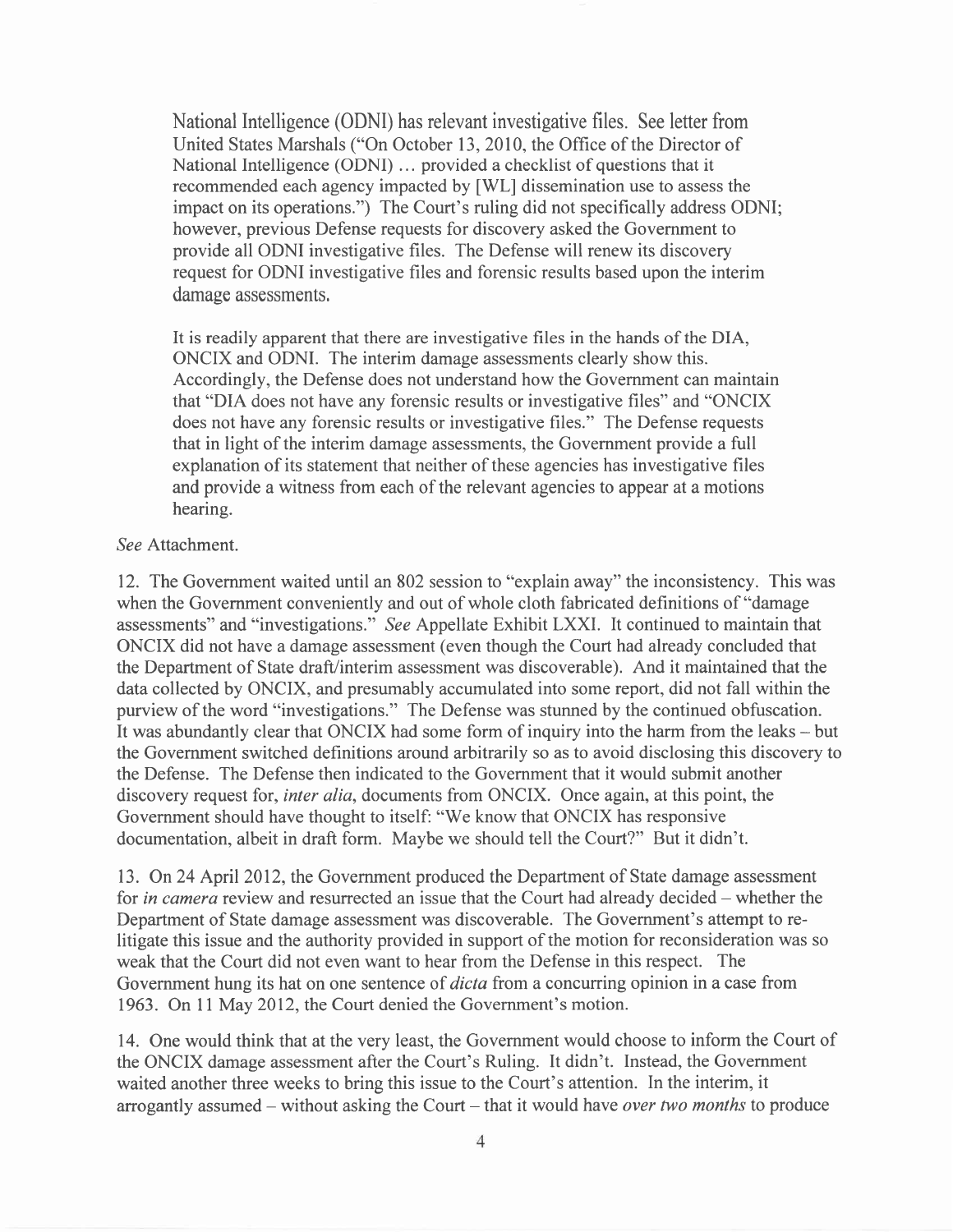the damage assessment to the Court for in camera review. The Government already notified ONCIX that ONCIX would have until 3 August2012 to produce the damage assessment.

15. MAJ Fein's letter to ONCIX is telling. In his letter to the General Counsel at ONCIX, MAJ Fein states, "

)) Government Notice Re: ONCIX Damage Assessment, attached letter from MAJ Fein to **May 24, 2012**, May 24, 2012 (emphasis added). The reason that the Court "did not rule on NCIX's draft" was because the Government represented to the Court that ONCIX did not possess a draft damage assessment. MAJ Fein makes it look like this is simply an error on the *Court's* part, stating " To the extent that

there is an "inconsistency" it is one which the Government created when it misrepresented to the Court on21 March 2012 that ONCIX not have "any interim or final damage assessment in this matter."

16. As an ancillary note. MAJ Fein's letter to the General Counsel at ONCIX reveals that the Government has not yet started its *Brady* search with respect to the interim damage assessment. The General Counsel states that "

Government Notice Re: ONCIX Damage Assessment, letter from the state of to MAJ Fein, 30 May 2012. Thus, it appears that the Defense will not get *Brady* material from the ONCIX damage assessment, at the earliest, until early August.

17. The Defense predicts that the Government will try to define itself out of this self-created mess by arguing one of the following:

a) That the Government said "ONCIX has not *produced* any interim or final damage assessments in this matter." (emphasis added). In other words, what it was saying was that there might have been an interim report, but that report had not yet been *produced* to the Government; or

b) That the report that existed on 2l March 2012 was pre-interim (or, in the Government's words, it was a "working paper"), so it technically didn't fit the definition of "interim." The Government will then define "interim" to be distinct from "working paper" (which, of course, is distinct from "damage assessment" and which may or may not be distinct from a"draft"). It was abundantly clear what the Court was asking: did ONCIX have some document in existence that assessed the damage from the leaks? See Appellate Exhibit LXXII.

The Court should not permit the Government to wiggle its way out of what is clearly a misrepresentation to the Court and one of a long list of discovery violations.

## **CONCLUSION**

<sup>1</sup>8. The Defense requests that this Court order the immediate production of the entire ONCIX